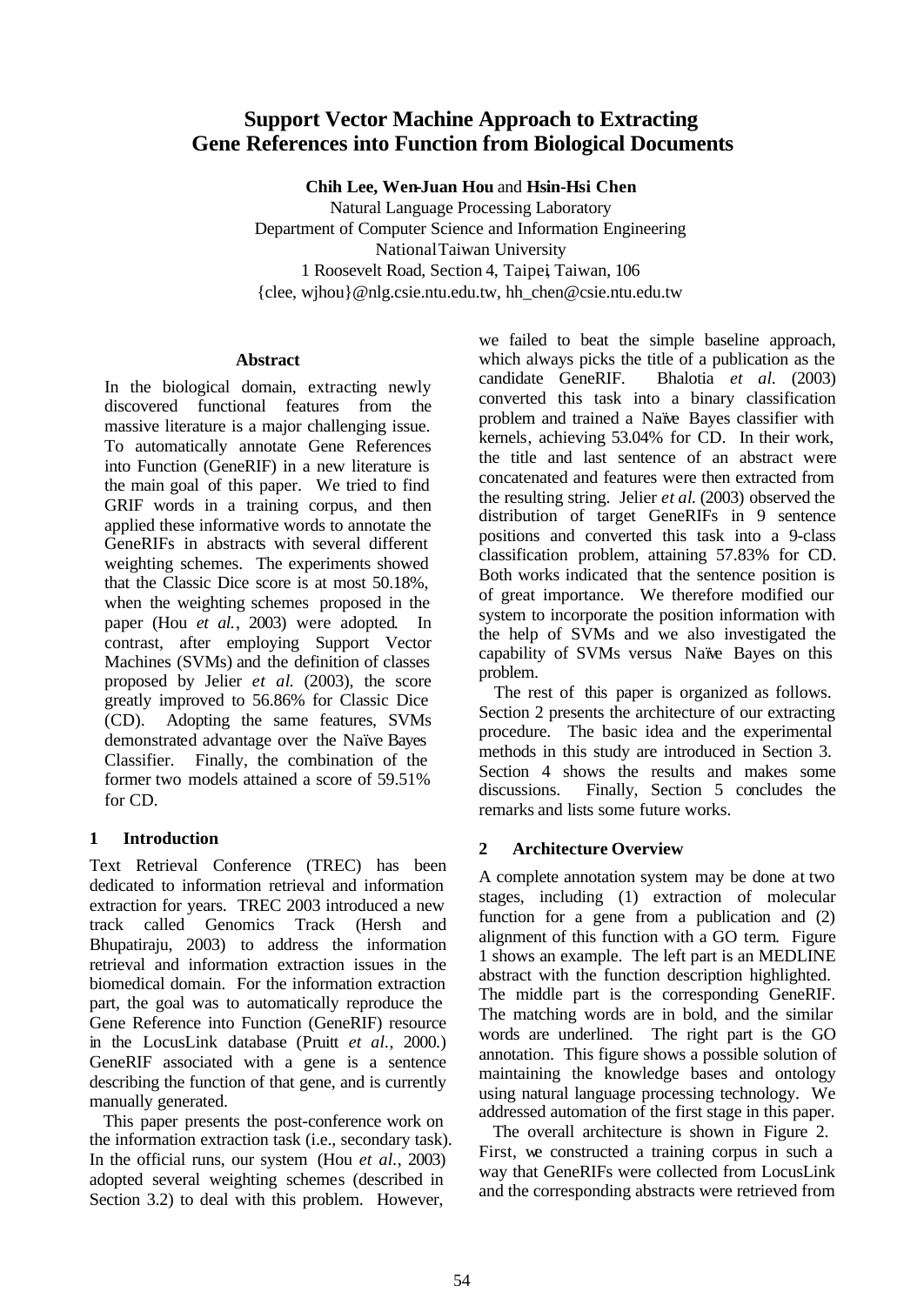

MEDLINE. "GRIF words" and their weights were derived from the training corpus. Then Support Vector Machines were trained using the derived corpus. Given a new abstract, a sentence is selected from the abstract to be the candidate GeneRIF.

## **3 Methods**

We adopted several weighting schemes to locate the GeneRIF sentence in an abstract in the official runs (Hou *et al*., 2003). Inspired by the work by Jelier *et al*. (2003), we incorporated their definition of classes into our weighting schemes, converting this task into a classification problem using SVMs as the classifier. We ran SVMs on both sets of features proposed by Hou *et al*. (2003) and Jelier *et al*. (2003), respectively. Finally, all the features were combined and some feature selection methods were applied to train the classifier.

## **3.1 Training and test material preparation**

Since GeneRIFs are often cited verbatim from abstracts, we decided to reproduce the GeneRIF by selecting one sentence in the abstract. Therefore, for each abstract in our training corpus, the sentence most similar to the GeneRIF was labelled as the GeneRIF sentence using Classic Dice coefficient as similarity measure. Totally, 259,244 abstracts were



Figure 2: Architecture of Extracting Candidate GeneRIF

used, excluding the abstracts for testing. The test data for evaluation are the 139 abstracts used in TREC 2003 Genomics track.

#### **3.2 GRIF words extraction and weighting scheme**

We called the matched words between GeneRIF and the selected sentence as *GRIF words* in this paper. GRIF words represent the favorite vocabulary that human experts use to describe gene functions. After stop word removal and stemming operation, 10,506 GRIF words were extracted.

In our previous work (Hou *et al.*, 2003), we first generated the weight for each GRIF word. Given an abstract, the score of each sentence is the sum of weights of all the GRIF words in this sentence. Finally, the sentence with the highest score is selected as the candidate GeneRIF. This method is denoted as OUR weighting scheme, and several heuristic weighting schemes were investigated. Here, we only present the weighting scheme used in SVMs classification. The weighting scheme is as follows. For GRIF word *i*, the number of occurrence  $n_i^G$  in all the GeneRIF sentences and the number of occurrence  $n_i^A$  in all the abstracts were computed and  $n_i^G / n_i^A$  was assigned to GRIF word *i* as its weight.

# **3.3 Classification**

# **3.3.1 Class definition and feature extraction**

The distribution of GeneRIF sentences showed that the position of a sentence in an abstract is an important clue to where the answer sentence is. Jelier *et al.* (2003) considered only the title, the first three and the last five sentences, achieving the best performance in TREC official runs. Their Naïve Bayes model is as follows. An abstract *a* is assigned a class  $v_j$  by calculating  $v_{NB}$ :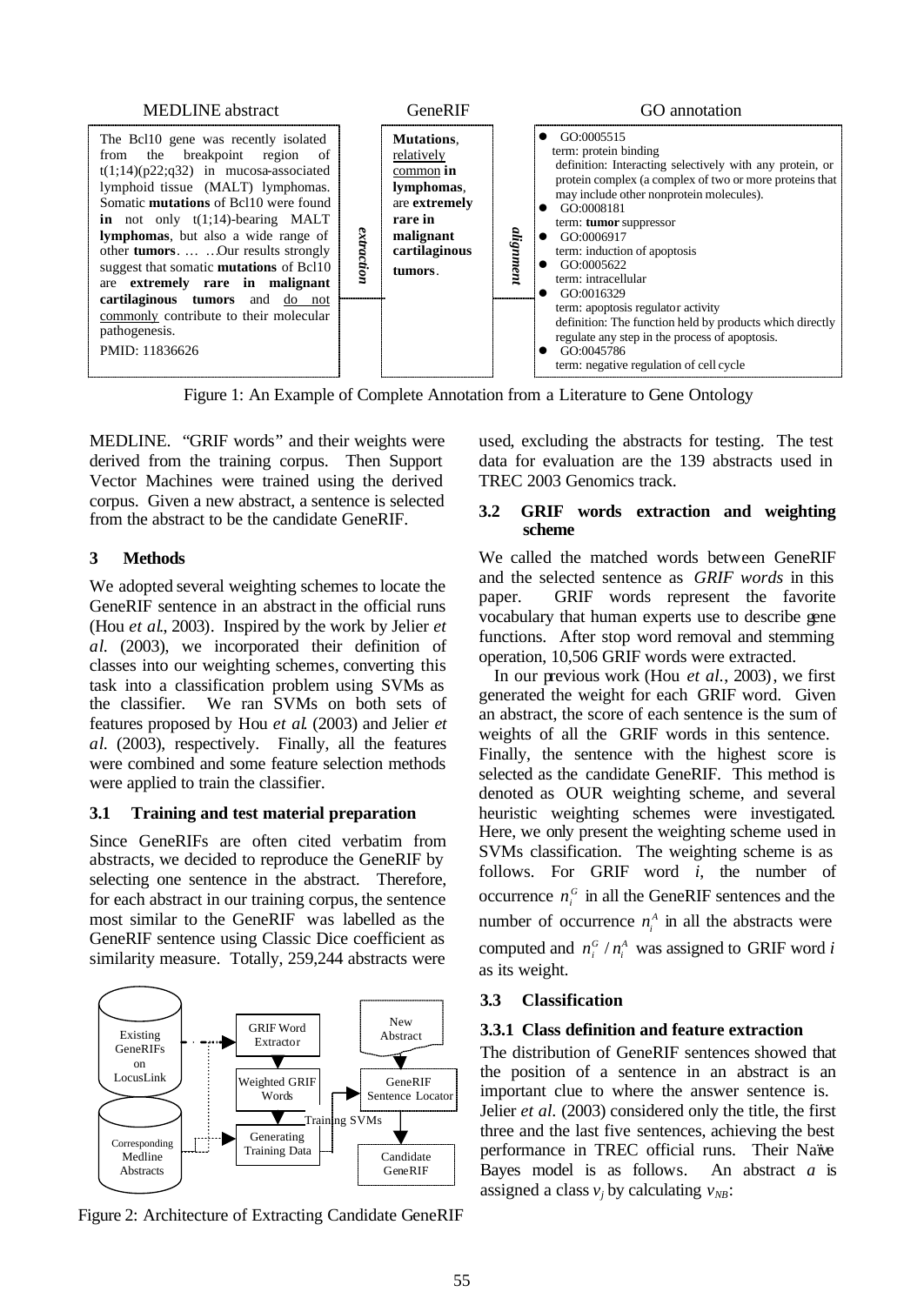$$
v_{NB} = \underset{v_{j} \in V}{\text{argmax}} \ P(v_{j}) \times \prod_{i \in S} \prod_{k \in W_{a,i}} P(w_{k,i} \mid v_{j})
$$

where  $v_j$  is one of the nine positions aforementioned, *S* is the set of 9 sentence positions, *Wa,i* is the set of all word positions in sentence *i* in abstract  $a$ ,  $w_{k,i}$  is the occurrence of the normalized word at position *k* in sentence *i* and *V* is the set of 9 classes.

We, therefore, represented each abstract by a feature vector composed of the scores of 9 sentences. Furthermore, with a list of our 10,506 GRIF words at hand, we also computed the occurrences of these words in each sentence, given an abstract. Each abstract is then represented by the number of occurrences of these words in the 9 sentences respectively, i.e., the feature vector is 94,554 in length. Classification based on this type of features is denoted the *sentence-wise bag of words model* in the rest of this paper. Combining these two models, we got totally 94,563 features.

Since we are extracting sentences discussing gene functions, it's reasonable to expect gene or protein names in the GeneRIF sentence. Therefore, we employed Yapex (Olsson *et al.*, 2002) and GAPSCORE (Chang *et al.*, 2004) protein/gene name detectors to count the number of protein/gene names in each of the 9 sentences, resulting in 94,581 features.

#### **3.3.2 Training SVMs**

The whole process related to SVM was done via LIBSVM – A Library for Support Vector Machines (Hsu *et al.*, 2003). Radial basis kernel was adopted based on our previous experience. However, further verification showed that the combined model with either linear or polynomial kernel only slightly surpassed the baseline, attaining 50.67% for CD. In order to get the best-performing classifier, we tuned two parameters, C and gamma. They are the penalty coefficient in optimization and a parameter for the radial basis kernel, respectively. Four-fold cross validation accuracy was used to select the best parameter pair.

Test instances were first fed to the classifier to get the predicted positions of GeneRIF sentences. In case that the predicted position doesn't have a sentence, which would happen when the abstract doesn't have enough sentences, the sentence with the highest score is picked for the weighting scheme and the combined model, otherwise the title is picked for the sentence-wise bag of words model.

#### **4 Results and Discussions**

The performance measures are based on Dice coefficient, which calculates the overlap between the candidate GeneRIF and actual GeneRIF. Classic Dice (CD) is the classic Dice formula using a common stop word list and the Porter stemming algorithm. Due to lack of space, we referred you to the Genomics track overview for the other three modifications of CD (Hersh and Bhupatiraju, 2003).

The evaluation results are shown in Table 2. The 1<sup>st</sup> row shows the official run of Jelier's team, the first place in the official runs. The  $2<sup>nd</sup>$  row shows the performance when the Naïve Bayes classifier adopted by Jelier is replaced with SVMs. The  $3<sup>rd</sup>$ row is the performance of our weighting scheme without a classifier. The  $4<sup>th</sup>$  row then lists the performance when our weighting scheme is combined with SVMs. The  $5^{\text{th}}$  row is the result when our weighting scheme and the sentence-wise bag of words model are combined together. The  $6<sup>th</sup>$ row is the result when two gene/protein name detectors are incorporated into the combined model. The next two rows were obtained after two feature selection methods were applied. The  $9<sup>th</sup>$  row shows the performance when the classifier always proposes a sentence most similar to the actual GeneRIF. The last row lists the baseline, i.e., title is always picked.

A comparative study on text categorization (Joachims, 1998) showed that SVMs outperform other classification methods, such as Naïve Bayes, C4.5, and k-NN. The reasons would be that SVMs are capable of handling large feature space, text categorization has few irrelevant features, and document vectors are sparse. The comparison

|                |                                                     | CD        | <b>MUD</b> | MBD    | <b>MBDP</b> |
|----------------|-----------------------------------------------------|-----------|------------|--------|-------------|
|                | Jelier (Sentence-wise bag of words $+$ Naïve Bayes) | 57.83%    | 59.63%     | 46.75% | 49.11%      |
| -2             | Sentence-wise bag of words $+$ SVMs                 | 58.92%    | 61.46%     | 47.86% | 50.84%      |
| $\overline{3}$ | <b>OUR Weighting scheme</b>                         | 50.18%    | 46.71%     | 33.47% | 38.83%      |
| $\overline{4}$ | OUR Weighting scheme $+$ SVMs                       | 56.86%    | 58.81%     | 45.08% | 48.10%      |
| $\overline{5}$ | <b>Combined</b>                                     | $59.51\%$ | $62.16\%$  | 48.17% | 51.25%      |
| 6              | Combined + gene/protein names                       | 57.59%    | 59.95%     | 46.69% | 49.68%      |
| $\overline{ }$ | Combined $+$ BWRatio feature selection              | 57.59%    | 59.90%     | 47.11% | 50.08%      |
| $\overline{8}$ | $Combined + Graphical feature selection$            | 58.81%    | 61.09%     | 47.98% | 50.92%      |
| $\overline{9}$ | <b>Optimal Classifier</b>                           | 67.60%    | 70.74%     | 59.28% | 62.09%      |
| 10             | <b>Baseline</b>                                     | 50.47%    | 52.60%     | 34.82% | 37.91%      |

#### **3.3.3 Picking up the answe r sentence**

Table 2: Comparison of performances on the 139 abstracts